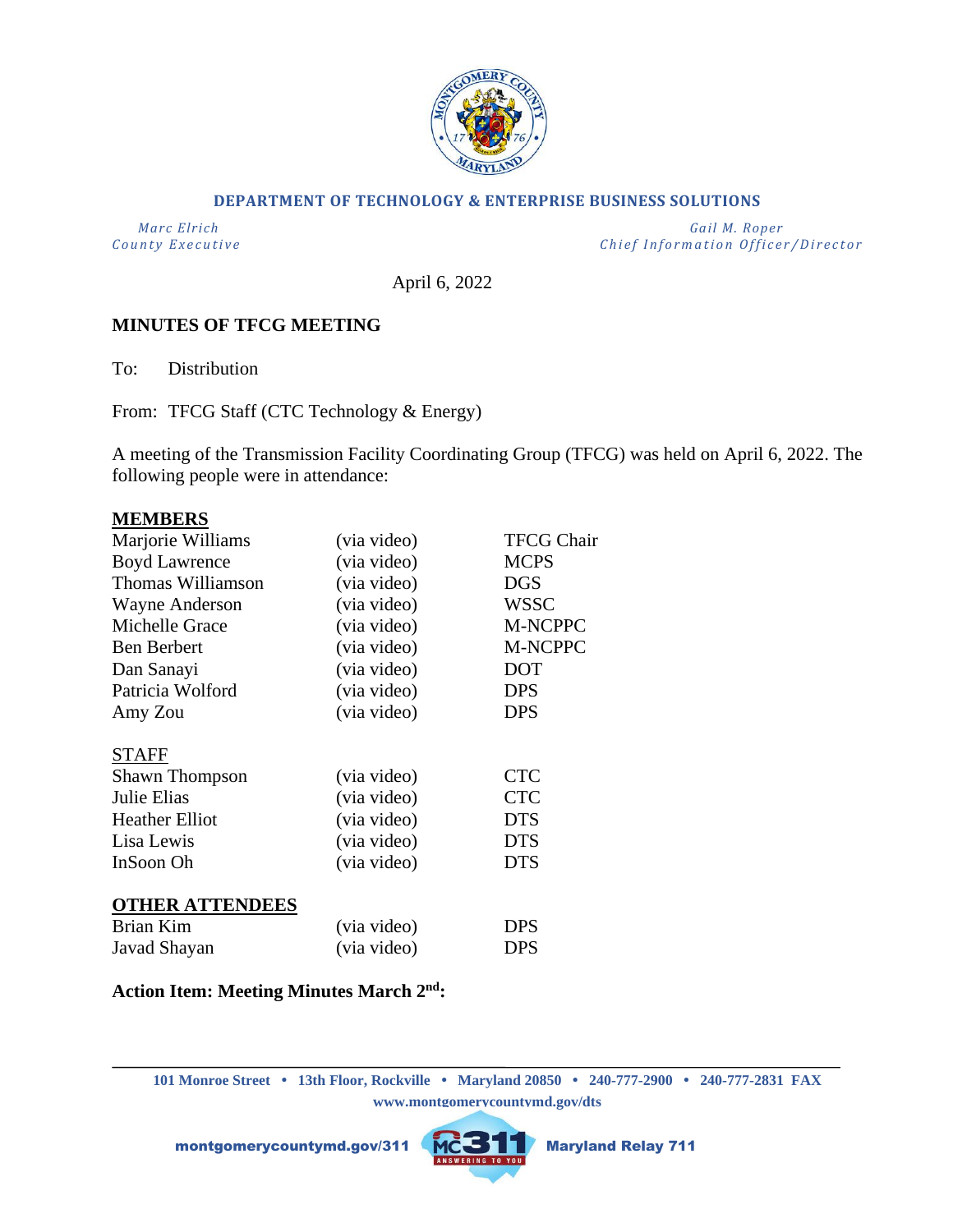Minutes of the TFCG Meeting Held April 6, 2022 Page 2 of 14

**Motion:** Boyd Lawrence moved that the March minutes be approved. Michelle Grace seconded the motion. The motion was unanimously approved.

## **Action Item: Consent Agenda**

## **Consent Agenda**

- Marjorie Williams noted that applications 2022011657 & 2022011666, whose property owner is WSSC, will have the recommendation updated to be recommended on the condition the applicant provide written permission from WSSC prior to permitting.
	- *1. Application Number:* 2021081531 *Type:* Colocation *Received (date):* 8/11/2021

*Revised:* 10/26/2021 *Revised:* 1/3/2022 *Revised:* 2/22/2022 *Revised:* 2/28/2022

*Applicant:* SBA on behalf of Dish Wireless

*Site Name/Location:* Carver Tower*/* 2647 W University Blvd, Silver Spring *Zoning Standard:* CR-5.0 *Property Owner:* Bajwa Property Management LLC *Description:* To install three (3) antennas and 6 RRUs on an existing tower structure and place base radio cabinets on a 5' by 7' steel pre-fab platform. The antennas are JMA Wireless MX08FRO665-21 Panel antennas with dimensions  $72^{\circ}$  (H) x  $20^{\circ}$  (W) x  $8^{\circ}$  (D). There will be one per sector. There will be six (6) radios - 2 per sector - and are the Fujitsu TA08025-B604 and the Fujitsu TA08025-B605. There specifications are 14.9" x 15.7" x 7.8" and 14.9" x 15.7" x 9" respectively.

*Tower Coordinator Recommendation:* Recommended. Recommendation is subject to compliance with all applicable laws.

[https://montgomerycountytfcg.s3.amazonaws.com/Applications/MC2021081531+Applicatio](https://montgomerycountytfcg.s3.amazonaws.com/Applications/MC2021081531+Application.pdf) [n.pdf](https://montgomerycountytfcg.s3.amazonaws.com/Applications/MC2021081531+Application.pdf)

*2. Application Number:* 2021121629 *Type:* Colocation *Received (date):* 12/1/2021 *Revised:* 2/16/2022 *Revised:* 3/3/2022

*Applicant:* NB+C on behalf of Dish Wireless *Site Name/Location:* Pinnacle Towers*/* 5202 (aka 5208) River Rd, Bethesda *Zoning Standard:* IM-2.5 H-50 *Property Owner:* Pinnacle Towers Inc *Description:* DISH proposes installing (3) antennas, (3) sector frames, (6) RRUs, and (1) 5' x 7' metal platform on the ground for (2) cabinets and other ground equipment within the existing compound of the existing telecommunications facility. *Tower Coordinator Recommendation:* Recommended. Recommendation is subject to

compliance with all applicable laws.

[https://montgomerycountytfcg.s3.amazonaws.com/Applications/MC2021121629+Applicatio](https://montgomerycountytfcg.s3.amazonaws.com/Applications/MC2021121629+Application.pdf) [n.pdf](https://montgomerycountytfcg.s3.amazonaws.com/Applications/MC2021121629+Application.pdf)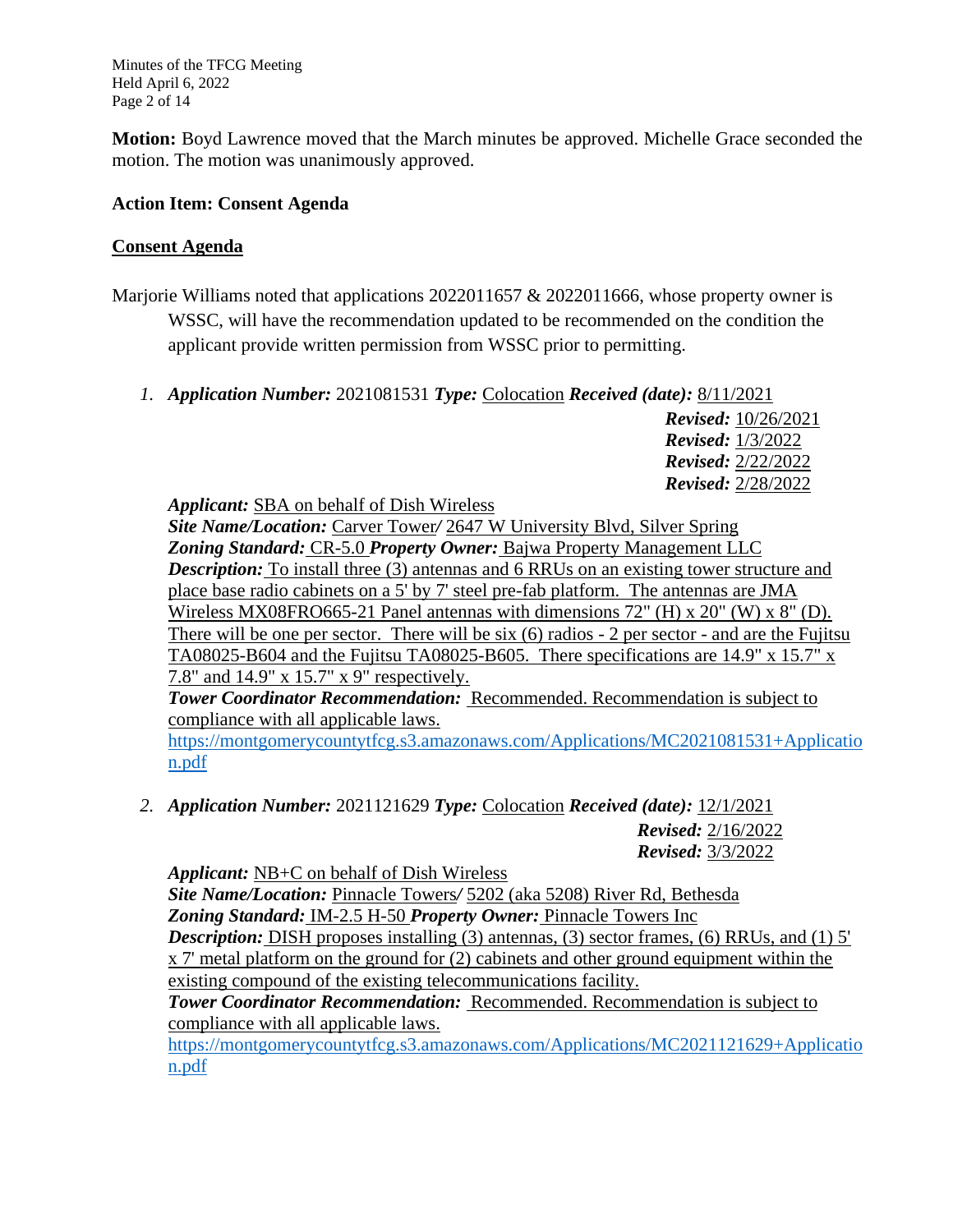*3. Application Number:* 2022011653 *Type:* Colocation *Received (date):* 1/6/2022

*Revised:* 2/23/2022

*Applicant:* Jacobs Telecommunications on behalf of Dish Wireless *Site Name/Location:* Northwest Station*/* 11801 Nebel St, Rockville *Zoning Standard:* IL-1.0 H-50 *Property Owner:* Washington Gas *Description:* Install three antennas (one per sector) on new antenna mount with six radio units (two per sector), one OVP device, and one hybrid cable on existing tower. Install metal platform for one equipment cabinet. *Tower Coordinator Recommendation:* Recommended. Recommendation is subject to compliance with all applicable laws.

[https://montgomerycountytfcg.s3.amazonaws.com/Applications/MC2022011653+Applicatio](https://montgomerycountytfcg.s3.amazonaws.com/Applications/MC2022011653+Application.pdf) [n.pdf](https://montgomerycountytfcg.s3.amazonaws.com/Applications/MC2022011653+Application.pdf)

*4. Application Number:* 2022011657 *Type:* Minor Modification *Received (date):* 1/24/2022 *Revised:* 2/25/2022

*Revised:* 3/8/2022

*Applicant:* Smartlink LLC on behalf of AT&T Wireless *Full Corporate Name of the Facility Owner:* New Cingular Wireless PCS, LLC *Site Name/Location:* Olney Water Tank*/* 17710A Buehler Rd, Olney *Zoning Standard:* RT-12.5 *Property Owner:* WSSC *Description:* AT&T proposes to REMOVE (4) existing antennas and (15) existing RRHs and INSTALL (4) new antennas and (16) new RRHs on an existing Water Tank. **Tower Coordinator Recommendation:** Recommended on condition the applicant provides written approval from WSSC at the time of permitting. Recommendation is subject to compliance with all applicable laws.

[https://montgomerycountytfcg.s3.amazonaws.com/Applications/MC2022011657+Applicatio](https://montgomerycountytfcg.s3.amazonaws.com/Applications/MC2022011657+Application.pdf) [n.pdf](https://montgomerycountytfcg.s3.amazonaws.com/Applications/MC2022011657+Application.pdf)

*5. Application Number:* 2022011662 *Type:* Minor Modification *Received (date):* 1/17/2022 *Revised:* 2/2/2022 *Revised:* 3/8/2022

*Applicant:* NB+C on behalf of T-Mobile *Site Name/Location:* McDonnell Property*/* 20315 Georgia Ave, Brookeville *Zoning Standard:* RC *Property Owner:* Timothy McDonnell **Description:** T-Mobile proposes removing (3) antennas, (3) TMAs, and install (6) antennas, (3) RRHs at the existing telecommunications facility. **Tower Coordinator Recommendation: Recommended. Recommendation is subject to** compliance with all applicable laws. [https://montgomerycountytfcg.s3.amazonaws.com/Applications/MC2022011662+Applicatio](https://montgomerycountytfcg.s3.amazonaws.com/Applications/MC2022011662+Application.pdf)

- [n.pdf](https://montgomerycountytfcg.s3.amazonaws.com/Applications/MC2022011662+Application.pdf)
- *6. Application Number:* 2022011666 *Type:* Colocation *Received (date):* 1/21/2022 *Revised:* 2/18/2022 *Revised:* 3/4/2022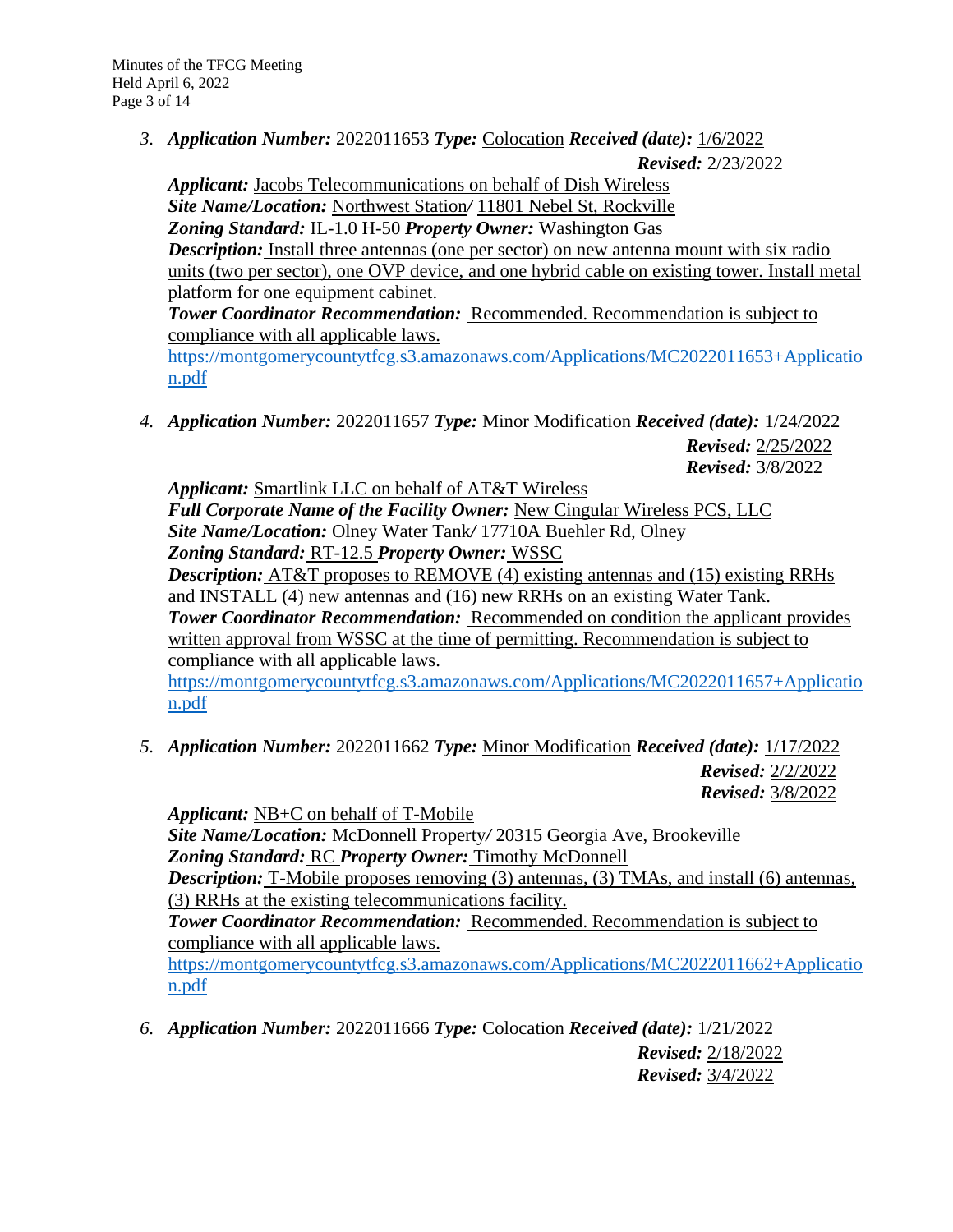*Revised:* 3/10/2022

*Applicant:* Network Building and Consulting on behalf of Dish Wireless *Site Name/Location:* Avenel Golf Course*/* 10010 Oaklyn Dr, Potomac *Zoning Standard:* RE-2C/TDR *Property Owner:* WSSC

*Description:* Dish proposes to install (3) antennas and (6) RRHs on existing monopole structure. Dish Wireless is also adding (1) new metal platform with associated cabinets on the ground.

**Tower Coordinator Recommendation:** Recommended on condition the applicant provides written approval from WSSC at the time of permitting. Recommendation is subject to compliance with all applicable laws.

[https://montgomerycountytfcg.s3.amazonaws.com/Applications/MC2022011666+Applicatio](https://montgomerycountytfcg.s3.amazonaws.com/Applications/MC2022011666+Application.pdf) [n.pdf](https://montgomerycountytfcg.s3.amazonaws.com/Applications/MC2022011666+Application.pdf)

*7. Application Number:* 2022011670 *Type:* Minor Modification *Received (date):* 1/31/2022 *Revised:* 2/14/2022 *Revised:* 3/8/2022

*Applicant:* Crown Castle on behalf of AT&T Wireless *Full Corporate Name of the Facility Owner:* New Cingular Wireless PCS, LLC *Site Name/Location:* Pepco MB-03*/* Great Seneca Hwy & Muddy Branch, Gaithersburg *Zoning Standard:* Non-MNCPPC *Property Owner:* SHA *Description:* Crown Castle, on behalf of AT&T is removing (4) existing antennas and installing (1) new omni 4G antenna on an existing utility pole. *Tower Coordinator Recommendation:* Recommended. Recommendation is subject to compliance with all applicable laws. [https://montgomerycountytfcg.s3.amazonaws.com/Applications/MC2022011670+Applicatio](https://montgomerycountytfcg.s3.amazonaws.com/Applications/MC2022011670+Application.pdf) [n.pdf](https://montgomerycountytfcg.s3.amazonaws.com/Applications/MC2022011670+Application.pdf)

*8. Application Number:* 2022021674 *Type:* Colocation *Received (date):* 2/4/2022

*Revised:* 2/24/2022 *Revised:* 3/4/2022

*Applicant:* Sitelink Wireless on behalf of T-Mobile *Site Name/Location:* Westfield South 2*/* 2730 University Blvd, Wheaton *Zoning Standard:* CR-6.0, C-5.5, R-5.5, H-200 *Property Owner:* Wheaton Shopping *Description:* T-Mobile is proposing to install (9) new antennas, install (6) new RRHs, install (2) new cabinets, (1) new sub meter, (1) new transformer, and (1) new generator, *Tower Coordinator Recommendation:* Recommended. Recommendation is subject to compliance with all applicable laws. [https://montgomerycountytfcg.s3.amazonaws.com/Applications/MC2022021674+Applicatio](https://montgomerycountytfcg.s3.amazonaws.com/Applications/MC2022021674+Application.pdf) [n.pdf](https://montgomerycountytfcg.s3.amazonaws.com/Applications/MC2022021674+Application.pdf)

*9. Application Number:* 2022021679 *Type:* Minor Modification *Received (date):* 2/9/2022 *Revised:* 2/23/2022

*Applicant:* American Tower on behalf of T-Mobile *Site Name/Location:* Laytonsville*/* 4301 Brookeville Rd, Brookeville *Zoning Standard:* AR *Property Owner:* Jane C Maller, Trustee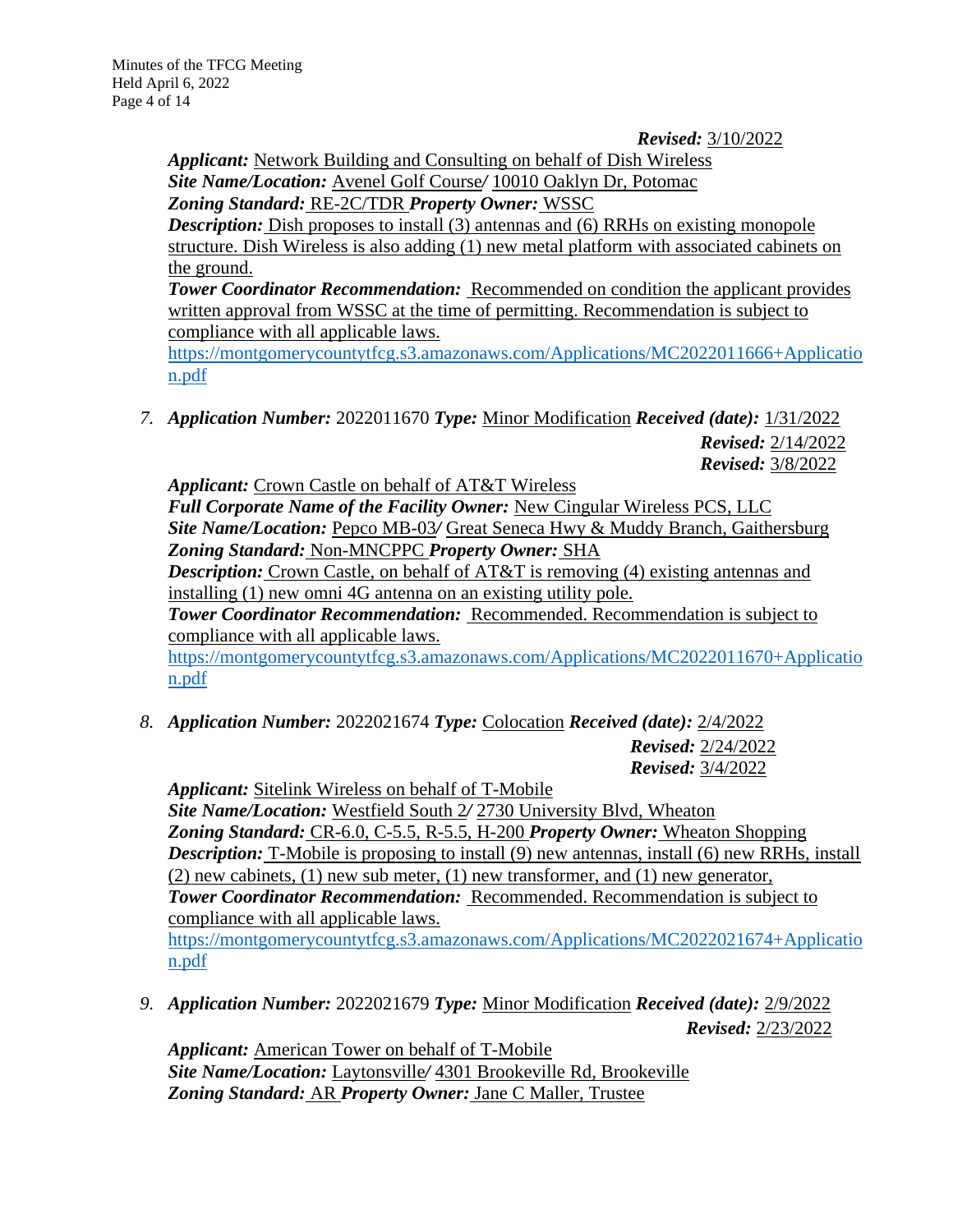*Description:* The Proposed Project installs an optional standby generator system, automatic transfer switch, generator auxiliary power distribution, and remote monitoring

communications circuitry at a pre-existing cell tower in an enclosed space within the current leased area.

*Tower Coordinator Recommendation:* Recommended. Recommendation is subject to compliance with all applicable laws.

[https://montgomerycountytfcg.s3.amazonaws.com/Applications/MC2022021679+Applicatio](https://montgomerycountytfcg.s3.amazonaws.com/Applications/MC2022021679+Application.pdf) [n.pdf](https://montgomerycountytfcg.s3.amazonaws.com/Applications/MC2022021679+Application.pdf)

*10. Application Number:* 2022021680 *Type:* Minor Modification *Received (date):* 2/10/2022 *Revised:* 3/10/2022

*Applicant:* Smartlink Group on behalf of T-Mobile *Site Name/Location:* Benmar Property*/* 23000 Whites Ferry Rd (18500 Elmers School Rd), Dickerson

*Zoning Standard:* AR *Property Owner:* Tower Road LLC

*Description:* Install (1) 48kw diesel generator w/240gal above ground tank UL142 on a new 5' x 10' concrete pad

*Tower Coordinator Recommendation:* Recommended. Recommendation is subject to compliance with all applicable laws.

[https://montgomerycountytfcg.s3.amazonaws.com/Applications/MC2022021680+Applicatio](https://montgomerycountytfcg.s3.amazonaws.com/Applications/MC2022021680+Application.pdf) [n.pdf](https://montgomerycountytfcg.s3.amazonaws.com/Applications/MC2022021680+Application.pdf)

*11. Application Number:* 2022021681 *Type:* Minor Modification *Received (date):* 2/10/2022 *Revised:* 3/10/2022

*Applicant:* Smartlink Group on behalf of T-Mobile *Site Name/Location:* Fire Station 31*/* 12100 Darnestown Rd, Rockville *Zoning Standard:* R-200 *Property Owner:* Montgomery County *Description:* T-Mobile proposes to install (1) 48kw ac diesel generator on an existing concrete pad; remove (1) existing propane tank at an existing telecommunications site. *Tower Coordinator Recommendation:* Recommended. Recommendation is subject to compliance with all applicable laws. [https://montgomerycountytfcg.s3.amazonaws.com/Applications/MC2022021681+Applicatio](https://montgomerycountytfcg.s3.amazonaws.com/Applications/MC2022021681+Application.pdf)

[n.pdf](https://montgomerycountytfcg.s3.amazonaws.com/Applications/MC2022021681+Application.pdf)

*12. Application Number:* 2022021682 *Type:* Minor Modification *Received (date):* 2/10/2022 *Applicant:* Smartlink Group on behalf of T-Mobile *Site Name/Location:* Fraley Farm Silo*/* 17800 Bowie Mill Rd, Derwood *Zoning Standard:* RE-1 *Property Owner:* Kenneth Fraley *Description:* Install (1) 48kw diesel generator w/240gal above ground tank UL142 on a new 5' x 10' concrete pad

*Tower Coordinator Recommendation:* Recommended. Recommendation is subject to compliance with all applicable laws.

[https://montgomerycountytfcg.s3.amazonaws.com/Applications/MC2022021682+Applicatio](https://montgomerycountytfcg.s3.amazonaws.com/Applications/MC2022021682+Application.pdf) [n.pdf](https://montgomerycountytfcg.s3.amazonaws.com/Applications/MC2022021682+Application.pdf)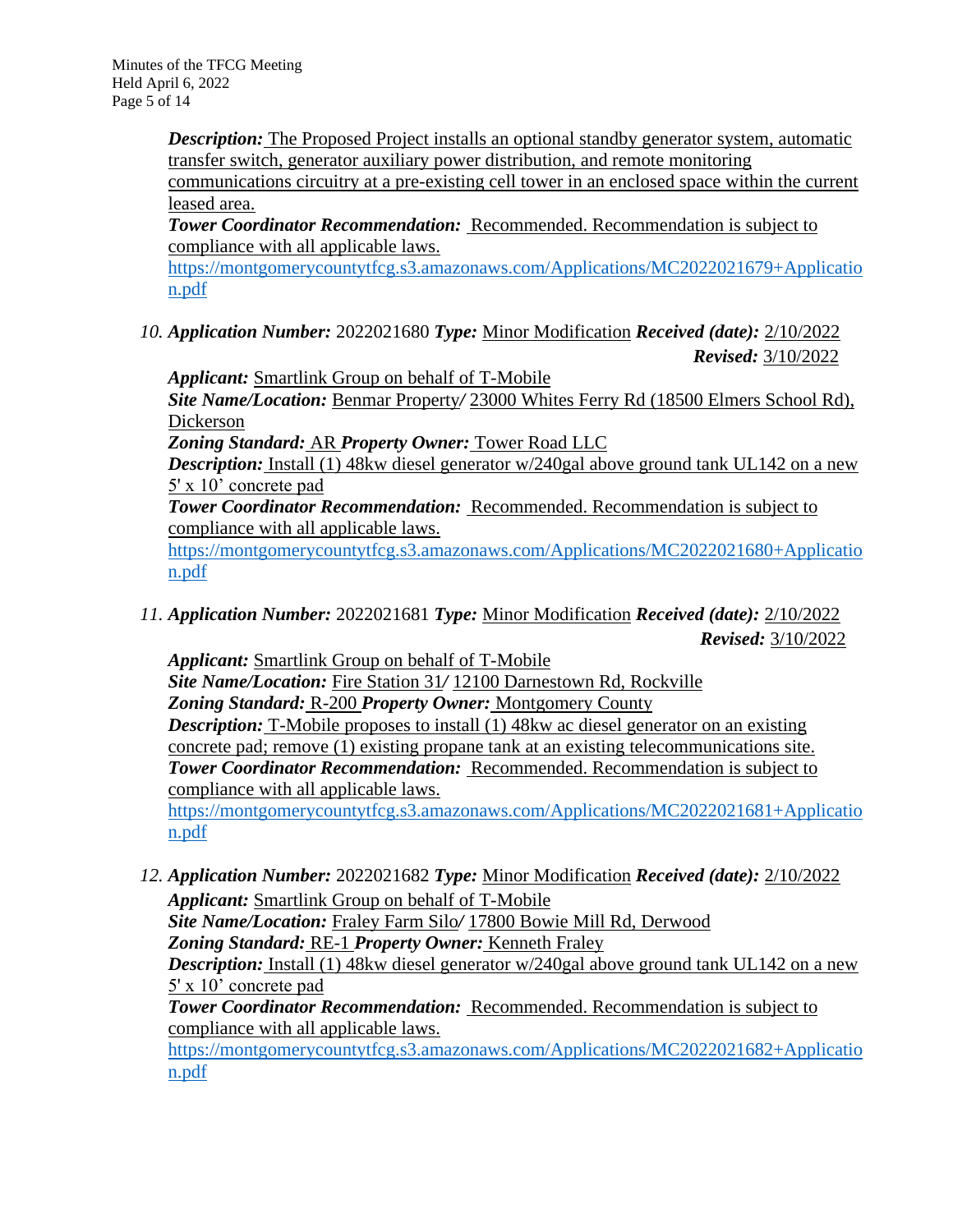*13. Application Number:* 2022031691 *Type:* Minor Modification *Received (date):* 3/7/2022 *Revised:* 3/28/2022

*Applicant:* NB+C on behalf of T-Mobile

*Site Name/Location:* Pepco 629-N*/* 13622 Travilah Rd, Gaithersburg

*Zoning Standard:* R-200 *Property Owner:* Pepco

*Description:* T-Mobile proposes removing 6 antennas, 9 TMA, 3 RRUs, and installing 9 antennas, 6 RRUs, 2 cabinets at the existing telecommunications facility, per plans. *Tower Coordinator Recommendation:* Recommended. Recommendation is subject to compliance with all applicable laws.

[https://montgomerycountytfcg.s3.amazonaws.com/Applications/MC2022031691+Applicatio](https://montgomerycountytfcg.s3.amazonaws.com/Applications/MC2022031691+Application.pdf) [n.pdf](https://montgomerycountytfcg.s3.amazonaws.com/Applications/MC2022031691+Application.pdf)

*14. Application Number:* 2022031695 *Type:* Minor Modification *Received (date):* 3/11/2022 *Revised:* 3/21/2022

*Applicant:* SBA Network Services on behalf of T-Mobile

*Site Name/Location:* Oakview Recreation Assoc.*/* 1101 Corliss St, Silver Spring *Zoning Standard:* R-90 *Property Owner:* Oakview Recreation Association *Description:* Installation of a new T-Mobile 48kW Diesel generator on an existing concrete pad located within the existing fenced compound. Removal of the existing propane generator and tank will occur as well.

*Tower Coordinator Recommendation:* Recommended. Recommendation is subject to compliance with all applicable laws.

[https://montgomerycountytfcg.s3.amazonaws.com/Applications/MC2022031695+Applicatio](https://montgomerycountytfcg.s3.amazonaws.com/Applications/MC2022031695+Application.pdf) [n.pdf](https://montgomerycountytfcg.s3.amazonaws.com/Applications/MC2022031695+Application.pdf)

Amy Zou made a motion to recommend all applications on the consent agenda. Thomas Williamson seconded the motion and the motion to recommend was unanimously approved.

# **Regular Agenda**

*1. Application Number:* 2021051450 *Type:* Colocation *Received (date):* 5/1/2021

*Revised:* 5/24/2021 *Revised:* 6/4/2021 *Revised:* 10/26/2021 *Revised:* 2/28/2022 *Revised:* 3/4/2022

*Applicant:* Crown Castle Fiber LLC on behalf of T-Mobile *Site Name/Location:* PEPCO 813443-2791*/* 11768-11814 Cherry Hill Rd, Silver Spring *Zoning Standard:* R-60 *Property Owner:* Montgomery County *Description:* Proposed installation of strand node MNG-017 on existing PEPCO pole 813443-2791. Strand Node Equipment to be installed: -Strand Cable -Ericsson 6523 semi-integrated panel antenna (1) -Ericsson Diplex Filter B2+B66/B30 (4-2) Diplexer (2)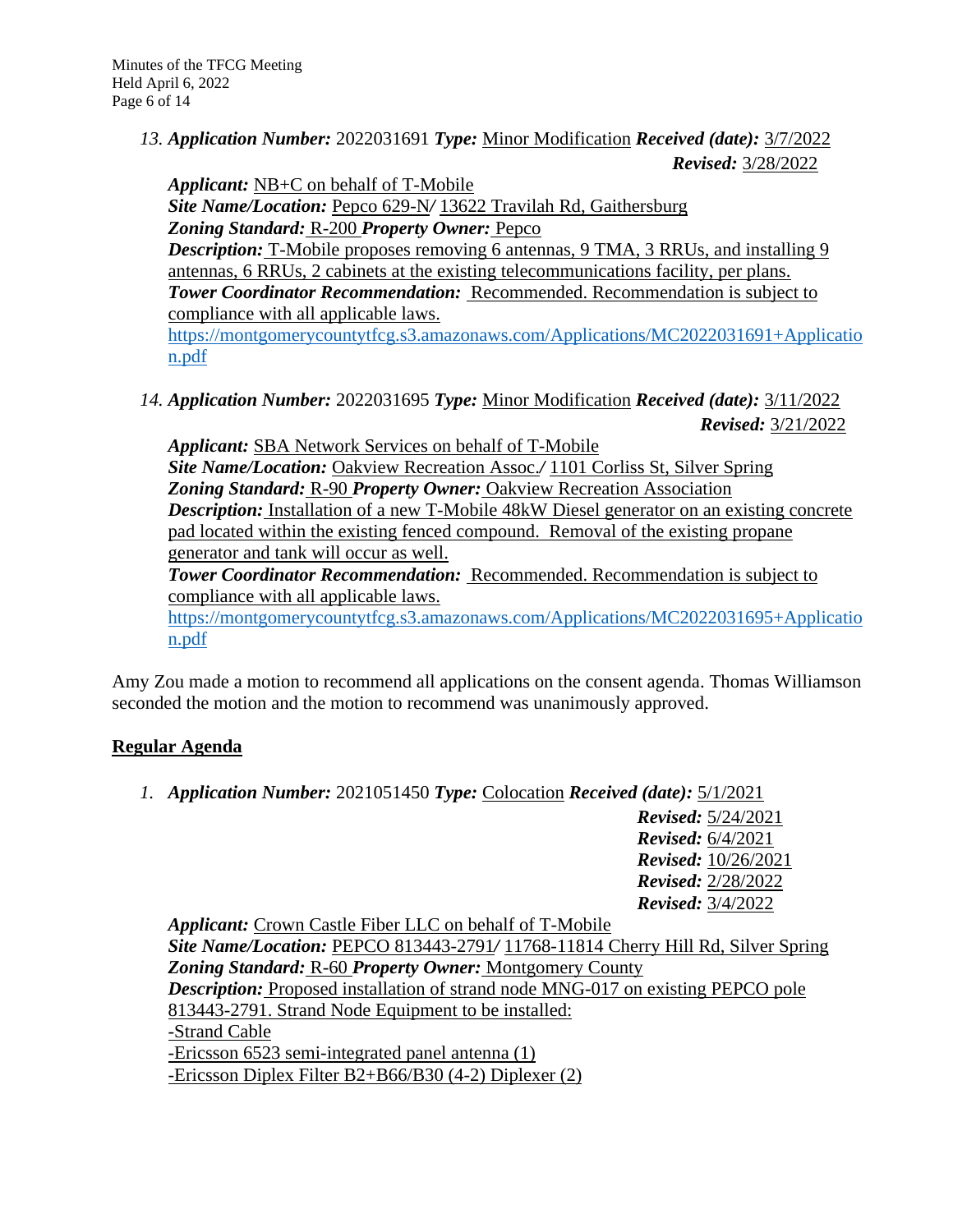-Ericsson 4402 Radio (2) -Bracket Mount -Splice Box -Converter unit (Alpha Model #LPR48-IP68) -Disconnect Switch (Alpha Model EP0/D-2-PR) *Tower Coordinator Recommendation:* Recommended. Recommendation is subject to compliance with all applicable laws. [https://montgomerycountytfcg.s3.amazonaws.com/Applications/MC2021051450+Applicatio](https://montgomerycountytfcg.s3.amazonaws.com/Applications/MC2021051450+Application+and+Report.pdf) [n+and+Report.pdf](https://montgomerycountytfcg.s3.amazonaws.com/Applications/MC2021051450+Application+and+Report.pdf)

Julie Elias summarized the application.

Amy Zou made a motion to recommend the application. Michelle Grace seconded the motion and the motion to recommend was unanimously approved.

*2. Application Number:* 2021061484 *Type:* Colocation *Received (date):* 6/21/2021

*Revised:* 3/16/2022 *Applicant:* Crown Castle Fiber LLC on behalf of T-Mobile *Site Name/Location:* Pepco 791424-6090*/* 1202 Spring Street, Silver Spring *Zoning Standard:* CR-3.0 *Property Owner:* Montgomery County *Description:* Proposed installation of strand node MNG-096 on existing PEPCO pole 791424-6090. Strand Node Equipment to be installed: -Strand Cable -Ericsson 6523 semi-integrated panel antenna (1) -Ericsson Diplex Filter B2+B66/B30 (4-2) Diplexer (2) -Ericsson 4402 Radio (2) -Bracket Mount -Splice Box -Converter unit (Alpha Model #LPR48-IP68) -Disconnect Switch ( Alpha Model EP0/D-2-PR) *Tower Coordinator Recommendation:* Recommended. Recommendation is subject to compliance with all applicable laws. [https://montgomerycountytfcg.s3.amazonaws.com/Applications/MC2021061484+Applicatio](https://montgomerycountytfcg.s3.amazonaws.com/Applications/MC2021061484+Application+and+Report.pdf) [n+and+Report.pdf](https://montgomerycountytfcg.s3.amazonaws.com/Applications/MC2021061484+Application+and+Report.pdf)

Julie Elias summarized the application.

Boyd Lawrence made a motion to recommend the application. Thomas Williamson seconded the motion and the motion to recommend was unanimously approved.

*3. Application Number:* 2021061490 *Type:* Colocation *Received (date):* 6/30/2021 *Revised:* 2/24/2022

*Revised:* 3/15/2022

*Revised:* 2/25/2022

*Applicant:* Crown Castle Fiber LLC on behalf of T-Mobile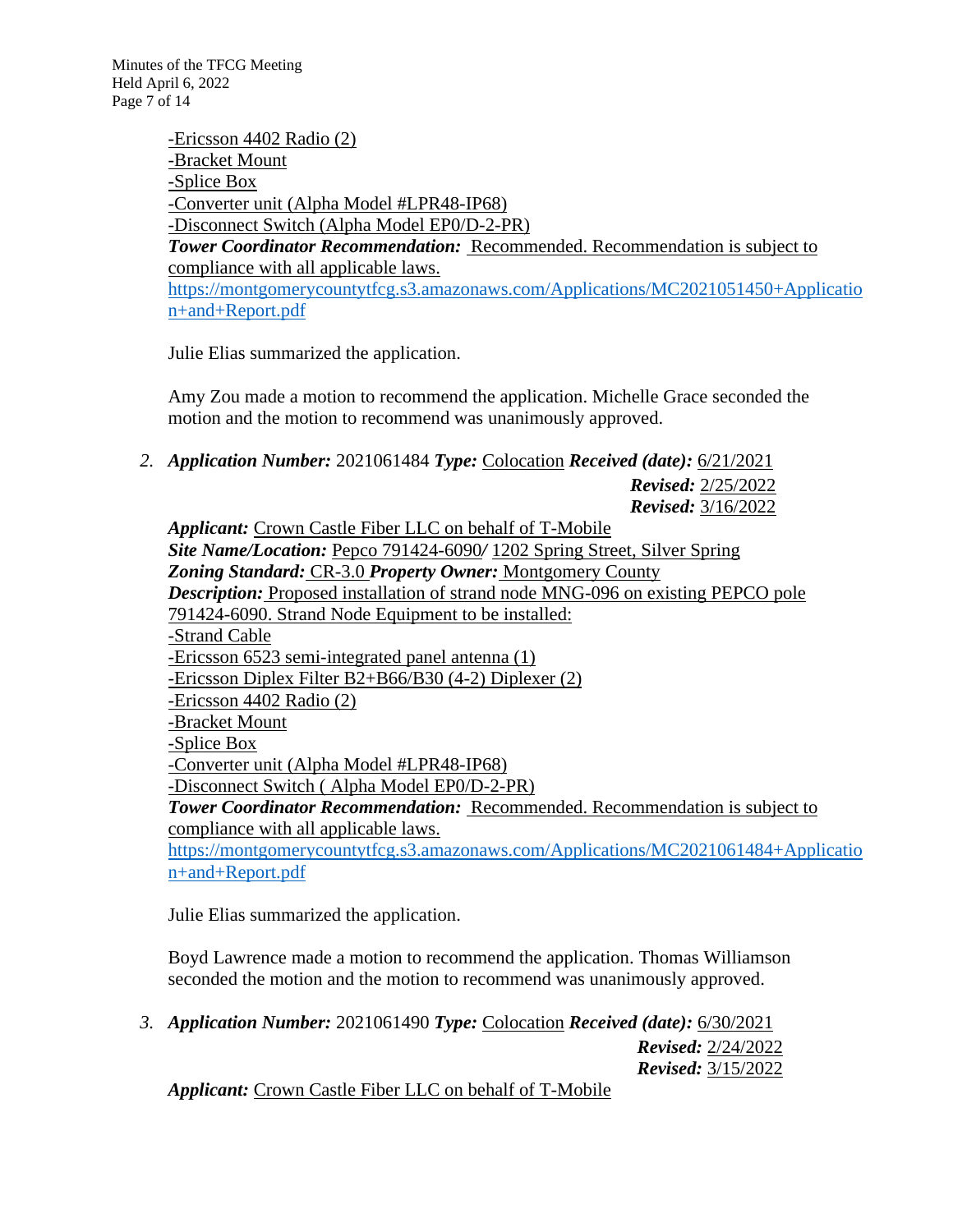*Site Name/Location:* PEPCO 812446-3798*/* 2877 Gracefield Road, Silver Spring *Zoning Standard:* R-60 *Property Owner:* Montgomery County *Description:* Proposed installation of strand node MNG-014m1 on existing PEPCO pole 812446-3798. Strand Node Equipment to be installed: -Strand Cable -Ericsson 6523 semi-integrated panel antenna (1) -Ericsson Diplex Filter B2+B66/B30 (4-2) Diplexer (2) -Ericsson 4402 Radio (2) -Bracket Mount -Splice Box -Converter unit (Alpha Model #LPR48-IP68) -Disconnect Switch (Alpha Model EP0/D-2-PR) *Tower Coordinator Recommendation:* Recommended. Recommendation is subject to compliance with all applicable laws. [https://montgomerycountytfcg.s3.amazonaws.com/Applications/MC2021061490+Applicatio](https://montgomerycountytfcg.s3.amazonaws.com/Applications/MC2021061490+Application+and+Report.pdf) [n+and+Report.pdf](https://montgomerycountytfcg.s3.amazonaws.com/Applications/MC2021061490+Application+and+Report.pdf)

Julie Elias summarized the application.

Michelle Grace made a motion to recommend the application. Amy Zou seconded the motion and the motion to recommend was unanimously approved.

*4. Application Number:* 2021081528 *Type:* New *Received (date):* 8/13/2021

*Revised:* 12/6/2021 *Revised:* 2/3/2022 *Revised:* 3/29/2022

*Applicant:* Telecom Capital Group on behalf of Verizon Wireless *Site Name/Location:* Old Hundred Monopole*/* 22900 Old Hundred Rd, Barnesville *Zoning Standard:* AR *Property Owner:* Juanita Breland *Description:* Telecom Capital Group to build new 160' monopole (with 4' lightning rod) at proposed site location. Verizon Wireless is adding (6) new antennas and (6) new RRHs on a new 160' monopole structure. Verizon will also be adding (1) new equipment cabinet and associated cabinets in a new 15.5'x21' Verizon Wireless lease area on the ground. *Tower Coordinator Recommendation:* Recommended. Recommendation is subject to compliance with all applicable laws.

[https://montgomerycountytfcg.s3.amazonaws.com/Applications/MC2021081528+Applicatio](https://montgomerycountytfcg.s3.amazonaws.com/Applications/MC2021081528+Application+and+Report.pdf) [n+and+Report.pdf](https://montgomerycountytfcg.s3.amazonaws.com/Applications/MC2021081528+Application+and+Report.pdf)

Shawn Thompson summarized application 2021081528 in conjunction with application 2021081533, and noted the site location is not within an overhead transmission right-ofway, and so will need to submit a conditional use application. He noted that the pole would be visible above the treeline from some angles, but depending on the angle it is either not visible at all or only partially. We considered if there was an opportunity to better camoflauge the pole. It was unclear to us that additional camoflauge would help to lessen the visual impact rather than drawing further attention to the site.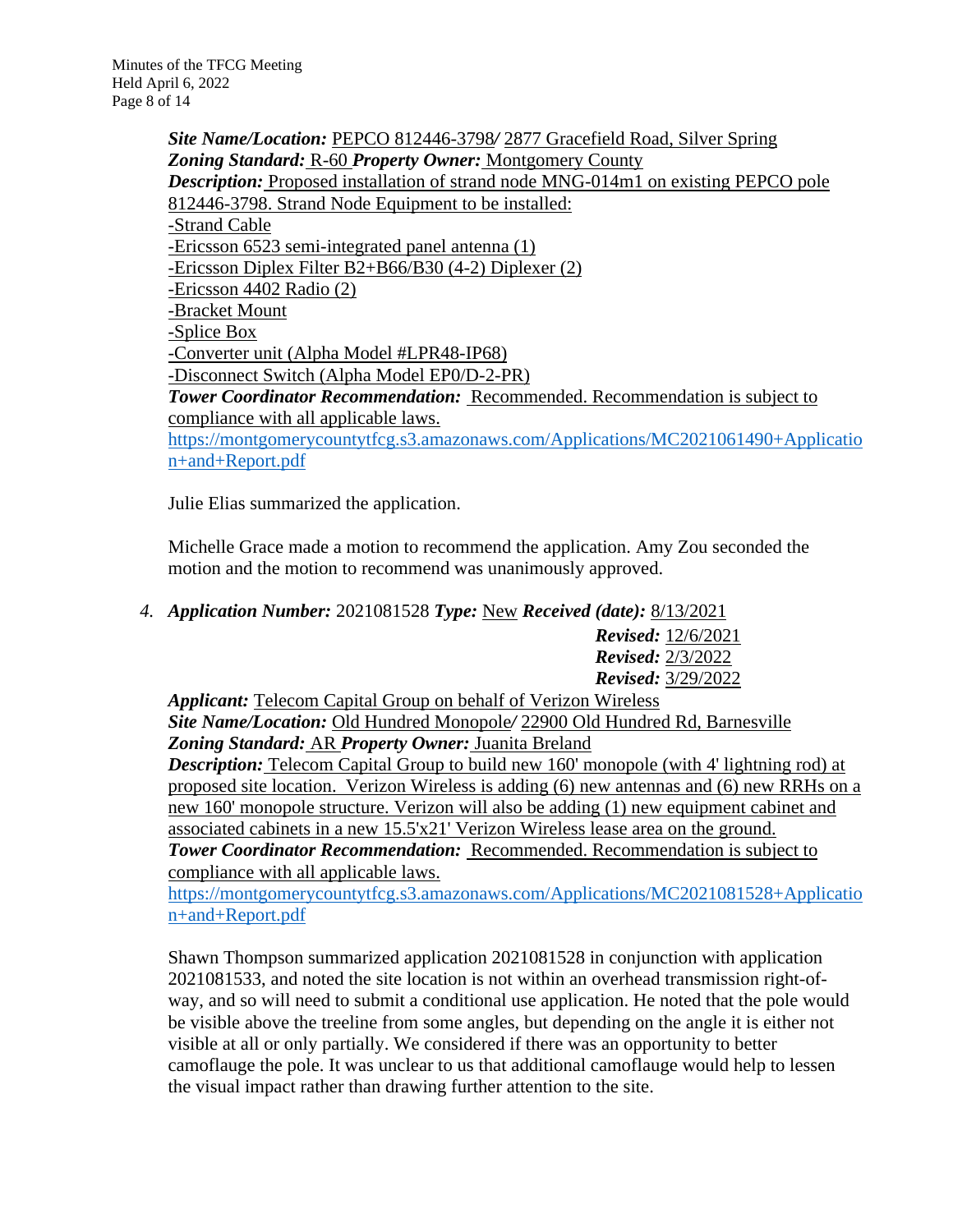Boyd Lawrence questioned whether there is a proposed access driveway and Shawn characterized the application proposal to improve an existing dirt road to a gravel access road.

Michelle Grace asked for clarification on the "2009/2010 application" notation on the slide deck. Julie Elias clarified that the location noted on the map indicating a site nearby the proposed Old Hundred Monopole was a previous application to build a new tower near this location from 2009/2010, but that tower was not built.

Michelle Grace asked about the agricultural reserve. Amy Zou confirmed that the easement does not prevent the new monopole.

Marjorie Williams confirmed for Boyd Lawrence that the proposed monopole height was found to be necessary in order for the tower to accommodate two additional carriers with acceptable propagation.

Michelle Grace commented that the ground slab size may increase with the increasing the number of carriers at the site. Ben Berbert clarified that the site would be granted a conditional use permit based on the inclusion of three carriers and therefore the applicant is likely showing the maximum slab size to avoid having to modify the conditional use.

Michelle Grace asked if the motion to recommend could be made contingent on Verizon colocating on the new site and perhaps show proof of a signed lease agreement prior to construction in order to avoid an abandoned site unpopulated by a carrier. Thomas Williamson stated that building the monopole was like building an office building in that it is not in the best interest of the applicant to build without a tenant. Marjorie asked Ben to clarify how this type of notation could be communicated to OZAH. He elaborated that prior to proceeding to construction, they could provide a signed lease agreement with the carrier or written confirmation of an executed agreement.

Michelle Grace made a motion to recommend applications 2021081528 and 2021081533 in conjunction because they were reviewed together to symbiotically establish need for the new site. Amy Zou seconded the motion. Thomas Williamson abstained, and otherwise the motion to recommend application 2021081528 in conjunction with application 2021081533 was unanimously approved.

*5. Application Number:* 2021081533 *Type:* Colocation *Received (date):* 8/13/2021

*Revised:* 12/6/2021 *Revised:* 2/3/2022 *Revised:* 3/29/2022

*Applicant:* Telecom Capital Group on behalf of Verizon Wireless *Site Name/Location:* Old Hundred Monopole*/* 22900 Old Hundred Rd, Barnesville *Zoning Standard:* AR *Property Owner:* Juanita Breland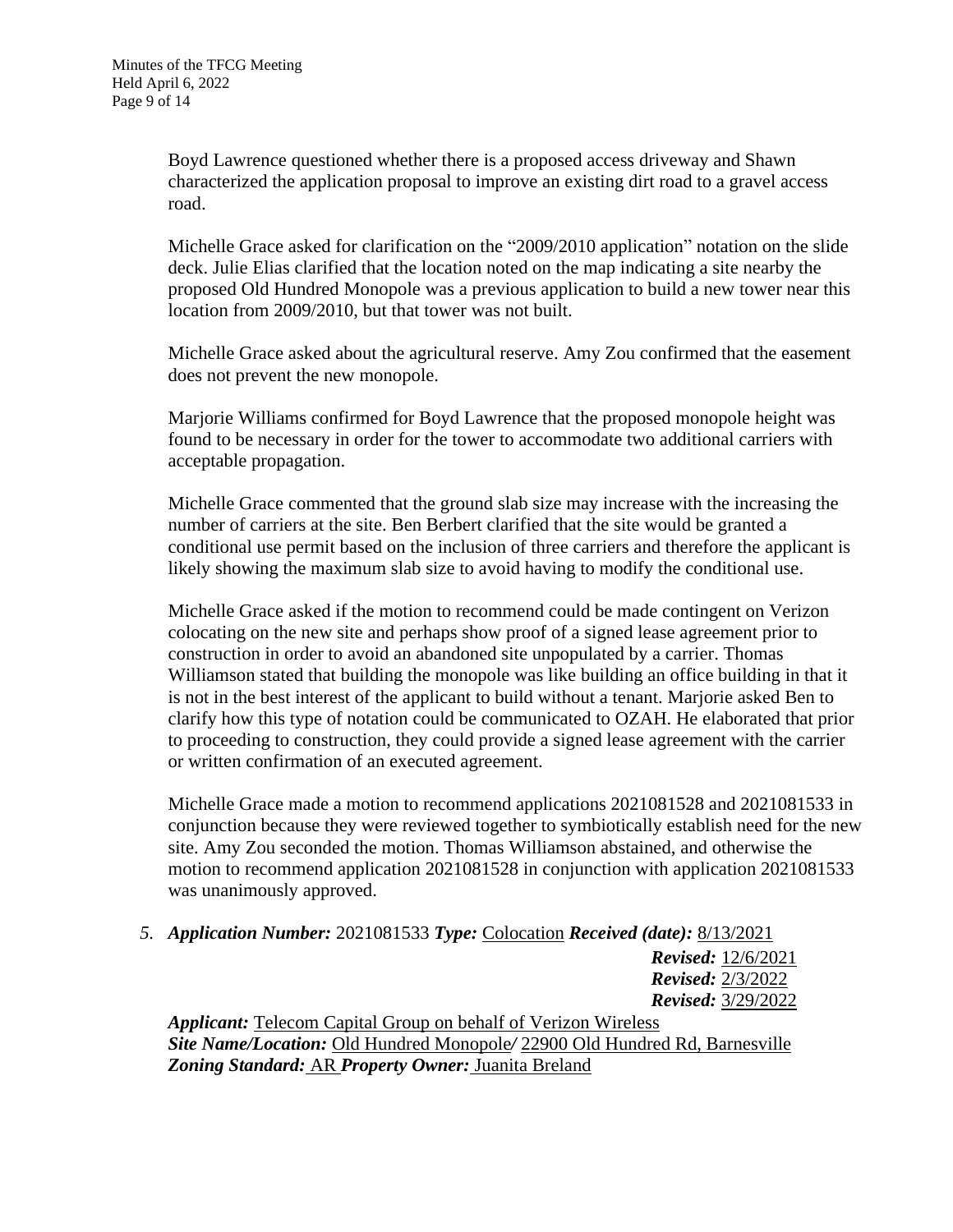*Description:* Telecom Capital Group to build 160' monopole (with 4' lightning rod) at the proposed location. Verizon Wireless will co-locate on the tower at a 136' rad center. Verizon's tower equipment will include 6 new antennas and 6 new RRUs, along with cable(s). Verizon's ground equipment will include 2 cabinets (+1 future cabinet) and a diesel generator.

*Tower Coordinator Recommendation:* Recommended. Recommendation is subject to compliance with all applicable laws.

[https://montgomerycountytfcg.s3.amazonaws.com/Applications/MC2021081533+Applicatio](https://montgomerycountytfcg.s3.amazonaws.com/Applications/MC2021081533+Application+and+Report.pdf) [n+and+Report.pdf](https://montgomerycountytfcg.s3.amazonaws.com/Applications/MC2021081533+Application+and+Report.pdf)

*6. Application Number:* 2021081541 *Type:* New *Received (date):* 8/27/2021

*Revised:* 12/1/2021 *Revised:* 1/18/2022 *Revised:* 3/29/2022

*Applicant:* Telecom Capital Group on behalf of Verizon Wireless *Site Name/Location:* Claggettsville Monopole*/* 28025 Ridge Rd, Damascus *Zoning Standard:* RC *Property Owner:* Rhodes Brothers LLC *Description:* Telecom Capital Group to install proposed monopole tower and fenced compound at the location. Verizon Wireless to co-locate on the monopole at the 140' level with 6 new antennas and 6 RRUs.

*Tower Coordinator Recommendation:* Recommended. Recommendation is subject to compliance with all applicable laws.

[https://montgomerycountytfcg.s3.amazonaws.com/Applications/MC2021081541+Applicatio](https://montgomerycountytfcg.s3.amazonaws.com/Applications/MC2021081541+Application+and+Report.pdf) [n+and+Report.pdf](https://montgomerycountytfcg.s3.amazonaws.com/Applications/MC2021081541+Application+and+Report.pdf)

Shawn Thompson summarized application 2021081541 in conjunction with application 2021081545, noting the application came before the committee in February and was requested to rule out several shorter but nearby transmission towers. The applicant has done so, and due to the required height needed to provide coverage to the target areas, neither the existing PEPCO transmission towers nor the existing First Energy towers would be tall enough to provide coverage in the target areas. The First Energy towers could be replaced with a much taller structure, but the evaluation then becomes which is better a replacement or a new structure both of which are treated similarly by the county. Additionally, if the First Energy tower were to be replaced, the new tower would likely need to be close to 200 feet tall to provide comparable coverage. So though it may technically be possible, it is a less desirable option than the existing proposal in front of us to build a new tower structure, and as such we recommend these two application jointly.

Michelle Grace asked if the committee needed to notate the variance in the number of carriers on the tower since 5 are shown in the drawings. Ben Berbert suggested that noting the variance may not be necessary given that the committee reviews nearby sites for each new application that would prevent future carrier applicants from building a new site when collocating would be an option.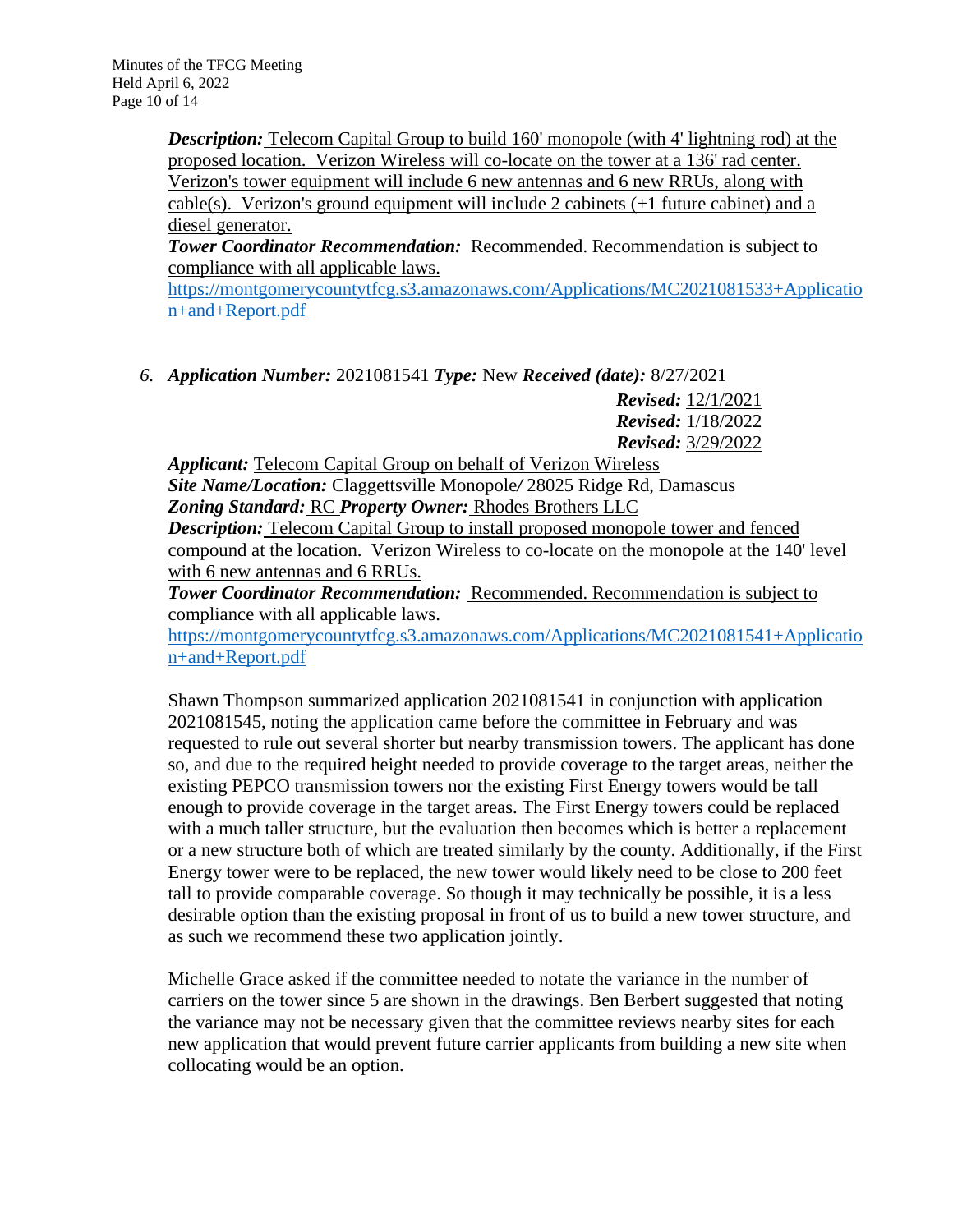Boyd Lawrence made a motion to recommend application 2021081541 in conjunction with application 2021081545 that were reviewed together to establish need for the new site. Amy Zou seconded the motion. Thomas Williamson abstained and otherwise the motion to recommend application 2021081541 in conjunction with application 2021081545 was unanimously approved.

*7. Application Number:* 2021081545 *Type:* Colocation *Received (date):* 8/27/2021

*Revised:* 11/30/2021 *Revised:* 1/18/2022 *Revised:* 1/21/2022

*Applicant:* Telecom Capital Group on behalf of Verizon Wireless *Site Name/Location:* Claggettsville Monopole*/* 28025 Ridge Rd, Damascus *Zoning Standard:* RC *Property Owner:* Rhodes Brothers LLC *Description:* Telecom Capital Group to install 145' monopole and fenced equipment compound at proposed location. Verizon to co-locate at a 140' rad center on the tower with (6) new panel antennas and (6) new RRUs, along with their associated ground equipment inside the compound.

*Tower Coordinator Recommendation:* Recommended. Recommendation is subject to compliance with all applicable laws.

[https://montgomerycountytfcg.s3.amazonaws.com/Applications/MC2021081541+Applicatio](https://montgomerycountytfcg.s3.amazonaws.com/Applications/MC2021081541+Application+and+Report.pdf) [n+and+Report.pdf](https://montgomerycountytfcg.s3.amazonaws.com/Applications/MC2021081541+Application+and+Report.pdf)

*8. Application Number:* 2021101594 *Type:* Colocation *Received (date):* 10/29/2021

*Revised:* 1/13/2022 *Revised:* 3/24/2022 *Revised:* 3/29/2022

*Applicant:* Crown Castle Fiber LLC on behalf of T-Mobile *Site Name/Location:* Pepco 799416-510810*/* 7303 Jackson Ave, Takoma Park *Zoning Standard:* R-60 *Property Owner:* SHA *Description:* Proposed installation of strand node MNG-422m1 on existing PEPCO pole 799416-510810. Strand Node Equipment to be installed: -Strand Cable -Ericsson 6523 semi-integrated panel antenna (1) -Ericsson Diplex Filter B2+B66/B30 (4-2) Diplexer (2) -Ericsson 4402 Radio (2) -Bracket Mount -Splice Box -Converter unit (Alpha Model #LPR48-IP68) -Disconnect Switch (Alpha Model EP0/D-2-PR) *Tower Coordinator Recommendation:* Not Recommended. Proposed installation does not meet the setback requirements under code section 3.5.14.C. Antenna on an Existing Structure, which notes that in a residential zone, Antenna on an Existing Structure is allowed if "the structure is at least 60 feet from a dwelling in a Rural Residential, Residential, or Planned Unit Development zone." The proposed installation here will be 58'6" from the

nearest residential dwelling and therefore does not comply with the setback requirement.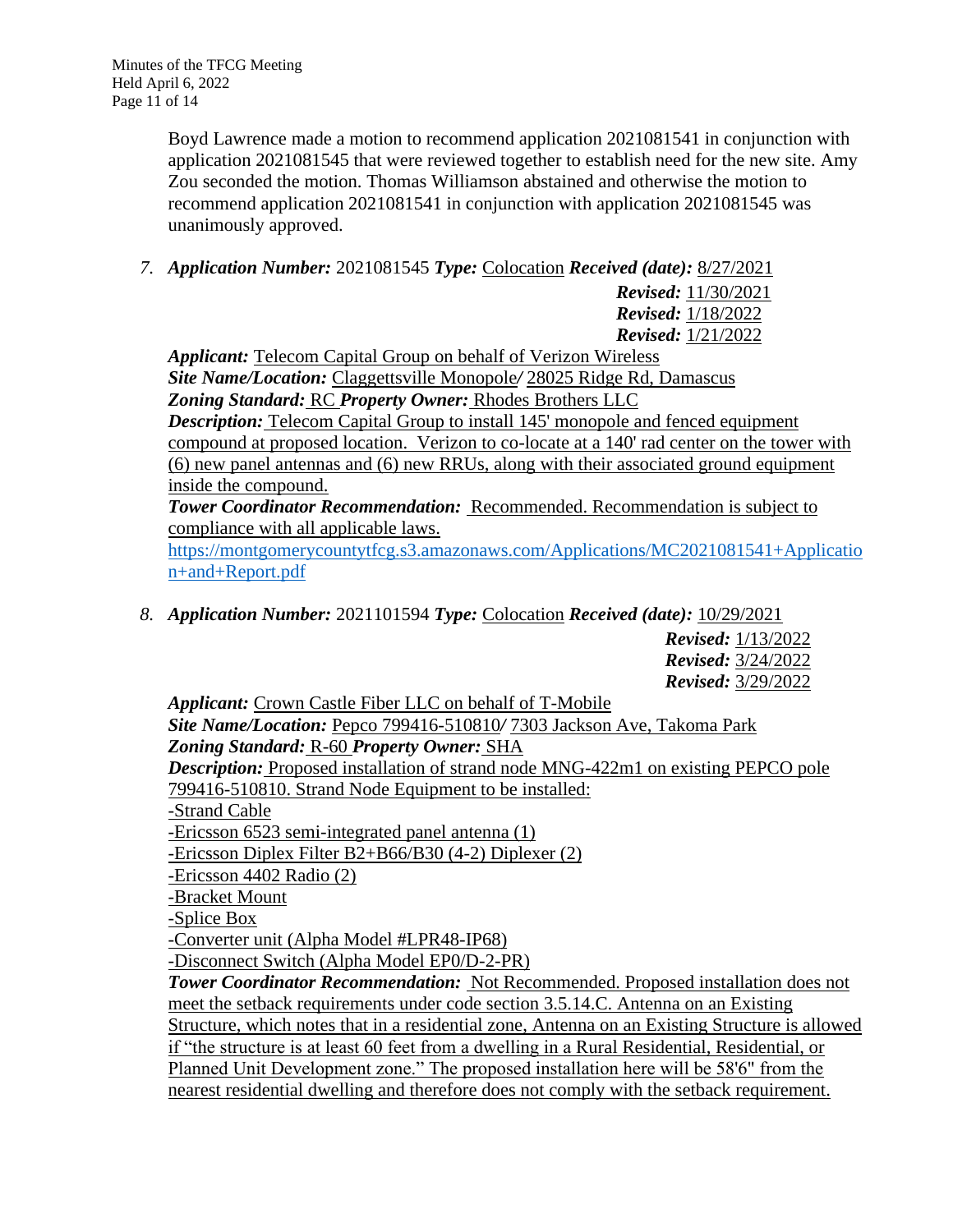[https://montgomerycountytfcg.s3.amazonaws.com/Applications/MC2021101594+Applicatio](https://montgomerycountytfcg.s3.amazonaws.com/Applications/MC2021101594+Application+and+Report.pdf) [n+and+Report.pdf](https://montgomerycountytfcg.s3.amazonaws.com/Applications/MC2021101594+Application+and+Report.pdf)

Julie Elias summarized the application and explained the negative recommendation. The site does not meet the setback requirements under the existing County Code.

Shawn Thompson reiterated that a negative recommendation from the committee does not prevent the applicant from continuing to pursue permitting.

Ben Berbert elaborated on a pending ZTA change that may allow this application to be permitted once the change is adopted.

Patricia Wolford indicated that the application would be denied by DPS under the current zoning code.

Michelle Grace made a motion to not recommend the application. Wayne Anderson seconded the motion and the motion to not recommend was unanimously approved.

*9. Application Number:* 2021111614 *Type:* Colocation *Received (date):* 11/12/2021

*Revised:* 3/3/2022 *Revised:* 3/28/2022

*Applicant:* Smartlink Group on behalf of AT&T Wireless *Full Corporate Name of the Facility Owner:* New Cingular Wireless PCS, LLC *Site Name/Location:* Verizon 8*/* 5228 Nicholson Court, Kensington *Zoning Standard:* IL-1.0, H-50 *Property Owner:* Montgomery County *Description:* Installation of a small cell antenna on a verizon replaced utility pole located in the Montgomery County ROW. (1) Antenna will be installed at the top of the pole. (1) RRH will be installed a cabinet installed mid pole. All equipment will be painted to match. *Tower Coordinator Recommendation:* Recommended. Recommendation is subject to compliance with all applicable laws. [https://montgomerycountytfcg.s3.amazonaws.com/Applications/MC2021111614+Applicatio](https://montgomerycountytfcg.s3.amazonaws.com/Applications/MC2021111614+Application+and+Report.pdf)

Julie Elias summarized the application.

[n+and+Report.pdf](https://montgomerycountytfcg.s3.amazonaws.com/Applications/MC2021111614+Application+and+Report.pdf)

Michelle Grace made a motion to recommend the application. Boyd Lawrence seconded the motion and the motion to recommend was unanimously approved.

*10. Application Number:* 2021111624 *Type:* Colocation *Received (date):* 11/19/2021

*Revised:* 2/18/2022 *Revised:* 3/9/2022

*Applicant:* Smartlink Group on behalf of AT&T Wireless *Full Corporate Name of the Facility Owner:* New Cingular Wireless PCS, LLC *Site Name/Location:* PEPCO 747422-880280*/* 8301 Persimmon Tree Road, Bethesda *Zoning Standard:* RE-2 *Property Owner:* Montgomery County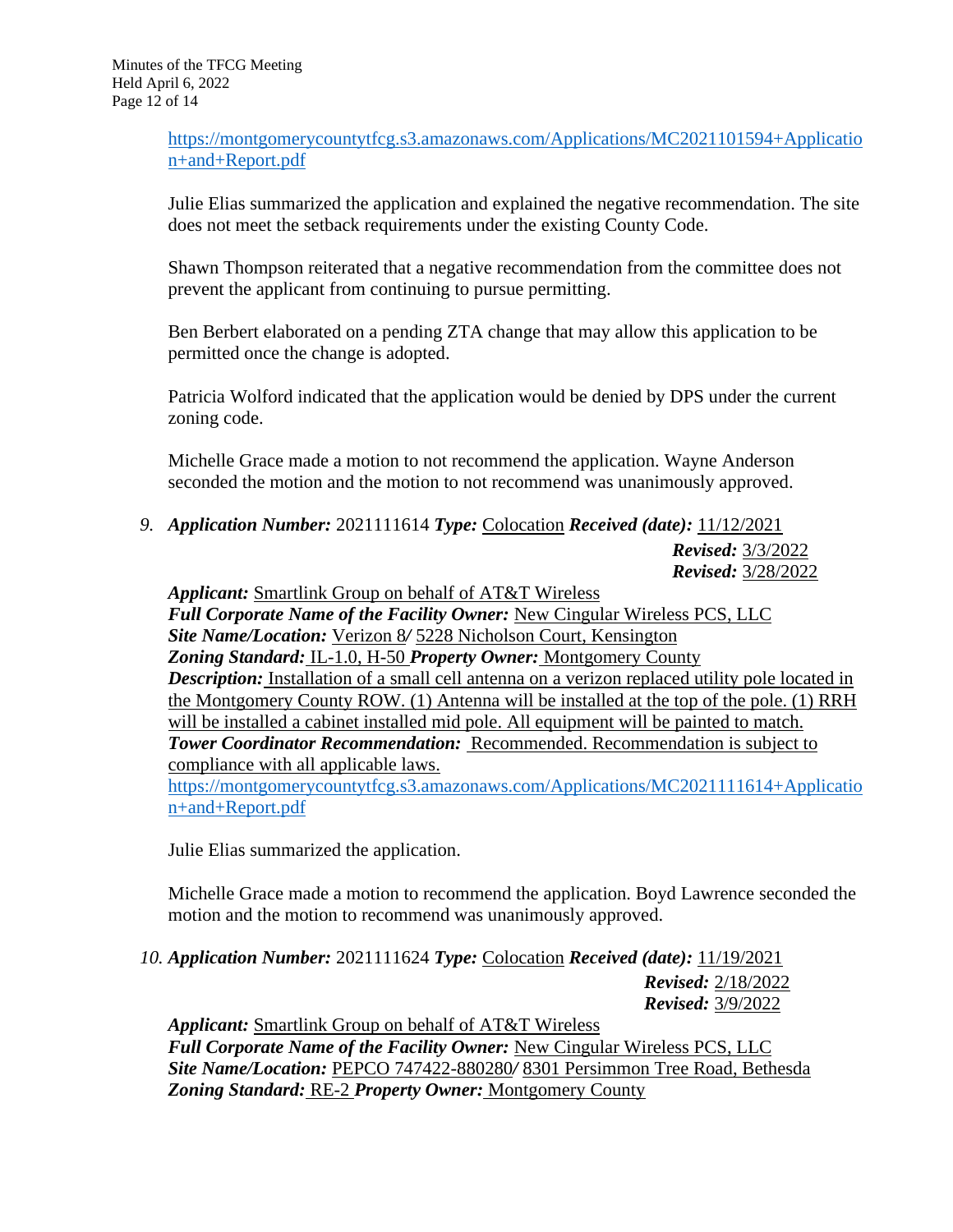*Description:* Installation of a small cell antenna on a PEPCO replaced wooden utility pole located in Montgomery County right of way. (1) Antenna will be installed at the top with (2) RRH's installed in an equipment cabinet installed mid pole. All equipment painted to match. *Tower Coordinator Recommendation:* Recommended. Recommendation is subject to compliance with all applicable laws.

[https://montgomerycountytfcg.s3.amazonaws.com/Applications/MC2021111624+Applicatio](https://montgomerycountytfcg.s3.amazonaws.com/Applications/MC2021111624+Application+and+Report.pdf) [n+and+Report.pdf](https://montgomerycountytfcg.s3.amazonaws.com/Applications/MC2021111624+Application+and+Report.pdf)

Julie Elias summarized the application.

Michelle Grace made a motion to recommend the application. Boyd Lawrence seconded the motion and the motion to recommend was unanimously approved.

*11. Application Number:* 2021111625 *Type:* Colocation *Received (date):* 11/19/2021 *Revised:* 3/3/2022 *Revised:* 3/28/2022

*Applicant:* Smartlink Group on behalf of AT&T Wireless *Full Corporate Name of the Facility Owner:* New Cingular Wireless PCS, LLC *Site Name/Location:* PEPCO 772442-060130*/* 4901 Boiling Brook Parkway, Rockville *Zoning Standard:* R-60 *Property Owner:* Montgomery County *Description:* Installation of a small cell antenna on a PEPCO replaced wooden utility pole located in the Montgomery County right of way. Install (1) antenna at the top of the pole with (1) RRH installed inside a cabinet located mid pole. All equipment painted to match. *Tower Coordinator Recommendation:* Recommended. Recommendation is subject to compliance with all applicable laws.

[https://montgomerycountytfcg.s3.amazonaws.com/Applications/MC2021111625+Applicatio](https://montgomerycountytfcg.s3.amazonaws.com/Applications/MC2021111625+Application+and+Report.pdf) [n+and+Report.pdf](https://montgomerycountytfcg.s3.amazonaws.com/Applications/MC2021111625+Application+and+Report.pdf)

Julie Elias summarized the application.

Thomas Williamson made a motion to recommend the application. Amy Zou seconded the motion and the motion to recommend was unanimously approved.

*12. Application Number:* 2021111628 *Type:* Colocation *Received (date):* 11/24/2021 *Revised:* 2/18/2022 *Revised:* 3/14/2022 *Revised:* 3/28/2022

*Applicant:* Smartlink on behalf of AT&T Wireless *Full Corporate Name of the Facility Owner:* New Cingular Wireless PCS, LLC *Site Name/Location:* PEPCO 744424-8643*/* 8725 Persimmon Tree Road, Potomac *Zoning Standard:* re-2 *Property Owner:* Montgomery County **Description:** Installation of a small cell antenna on a PEPCO replaced wooden utility pole located in the Montgomery county right of way. (1) antenna will be installed at the top of the pole with (2) RRH's installed in a cabinet located mid pole.